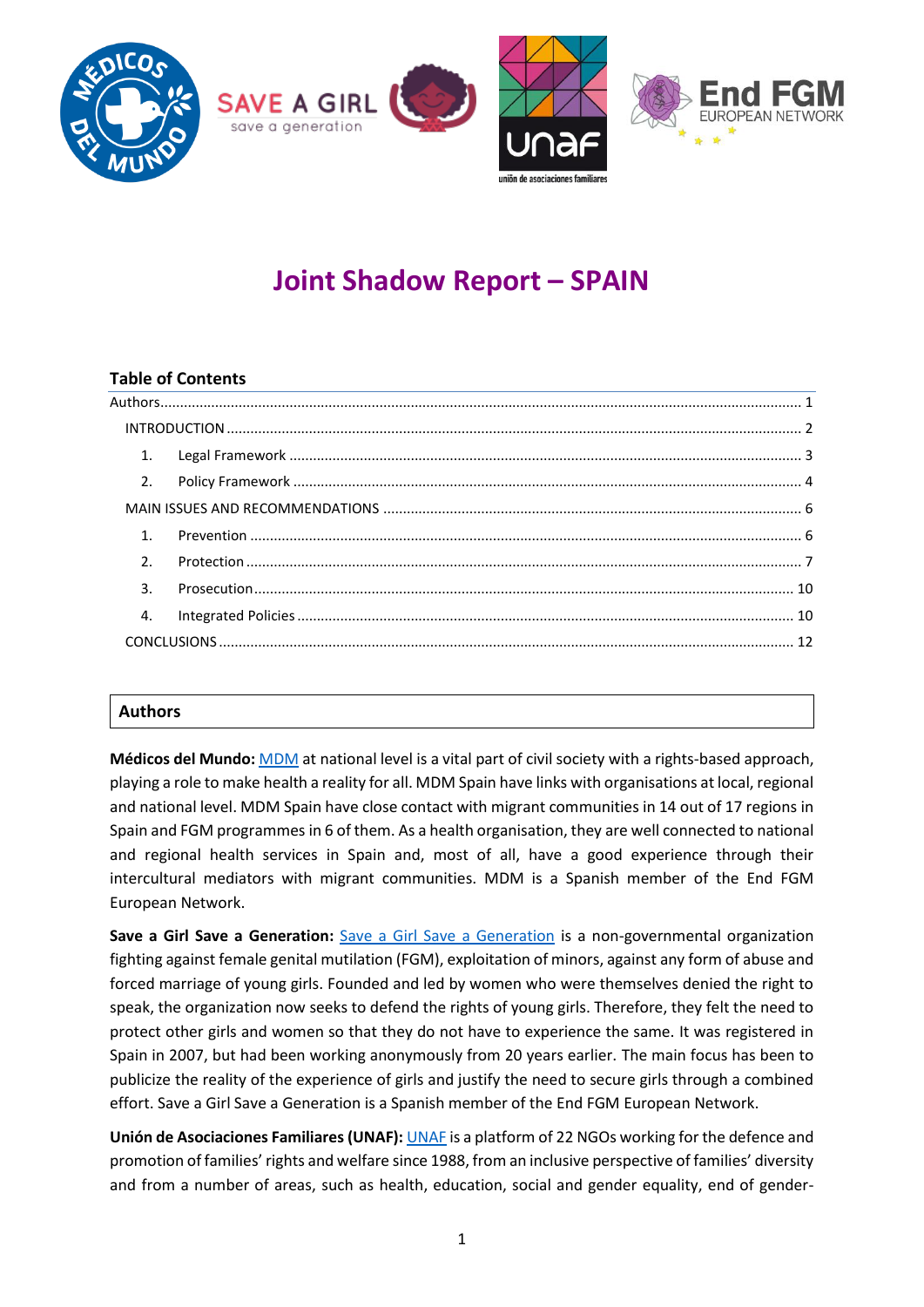

based violence, etc. UNAF was declared to be of "Public Utility" and has a special consultative body of the United Nations Economic and Social Council (ECOSOC). UNAF develops a sexual health promotion program aiming at fostering sexual and reproductive rights for migrant population that includes a specific project on Prevention and Intervention facing FGM. Project's main activities comprise awareness raising and training workshops addressed to migrant population and health, education and social workers; collaboration with cultural mediators; production of manuals, awareness-raising publications and other resources; communication; advocacy and networking. UNAF is a Spanish member of the End FGM European Network.

**End FGM European Network (End FGM EU):** [End FGM EU](http://www.endfgm.eu/) is a European umbrella network of 22 organizations working in 12 European countries and who are expert on FGM. End FGM EU operates as a meeting ground for communities, civil society organisations, decision-makers and other relevant actors at European level to interact, cooperate and join forces to end all forms of FGM in Europe and beyond. We put at the heart of our work grassroots voices to influence European governments and policy-makers to work towards the elimination of FGM. We build our members' capacity, offer spaces to share expertise and develop partnerships. While being dedicated to being the driving force of the European movement to end FGM, we are equally committed to build bridges and cooperation with all relevant actors in the field of FGM both in Europe and globally. In this sense, we actively promote and foster cooperation between the European movement and movements in other regions of the world.

*Moreover, the following Spanish specialists participated in drafting this report:*

**Adriana Kaplan Marcusán** – Knowledge Transfer Professor, Director of the WASSU-UAB Foundation, Universitat Autònoma de Barcelona **CEAR**, Comisión Española de Ayuda al Refugiado

**Julia Ropero Carrasco** – Penal Law Professor & Director of the Department of Public Law II and Philology I, Universidad Rey Juan Carlos (URJC)

**Lucía Muñoz Blanco** – Juridical Area, ONG Rescate Internacional

#### <span id="page-1-0"></span>**INTRODUCTION**

The present joint shadow report is produced by Médicos del Mundo, Save a Girl Save a Generation and UNAF, in coordination with End FGM EU, in order to highlight the current situation and propose concrete recommendations on the issue of prevention, protection, prosecution and integrated policies concerning female genital mutilation in Spain. Despite this report focuses only on this harmful practice, its aim is not to single it out in isolation, but just to put emphasis on it while still seeing it in the *continuum* of gender-based violence against women and girls and in a holistic and comprehensive manner.

This report represents the Spanish chapter of a wider coordinated effort of End FGM EU to engage all its members who are under GREVIO revision to present an **FGM-focused report** in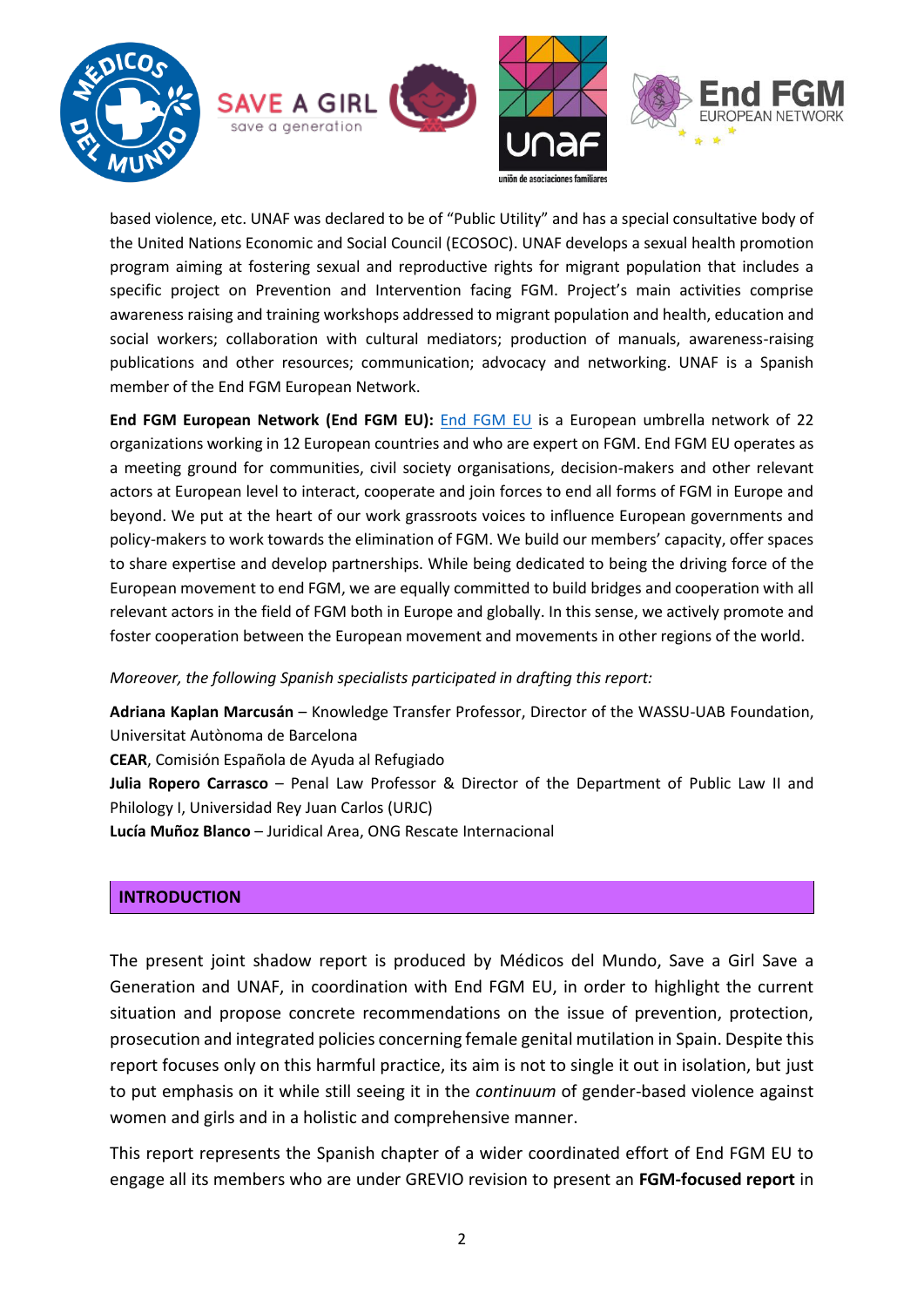

order to bring to the experts' attention the topic, which is too often neglected by State authorities. This project stems from our Guide on the [Istanbul Convention as a tool to end](http://www.endfgm.eu/editor/files/2016/01/IstanbulConventionFGMguide_FINAL_ENGLISH.pdf)  [female genital mutilation.](http://www.endfgm.eu/editor/files/2016/01/IstanbulConventionFGMguide_FINAL_ENGLISH.pdf) It puts in practice the Guide's holistic approach by considering its full application to FGM as a form of violence against women and girls which needs to be addressed through prevention, protection, prosecution and integrated policies. It does not only analyses the application of the specific FGM Article 38 of the Istanbul Convention, but addresses the full range of articles in the Convention and how they are applied to tackle FGM in Spain.

## <span id="page-2-0"></span>**1. Legal Framework<sup>1</sup>**

## Criminal Law

The **Spanish Criminal Code includes specific regulation on FGM**. The modified article 149.2 of Organic Act 11/2003 on Concrete Measures in Matters of Public Safety, Domestic Violence and Social Integration of Foreigners foresees: a penalty from six to twelve years for whoever causes to another person a genital mutilation in any form, adding the punishment of special barring from exercise of parental rights, guardianship, care, safekeeping or fostering shall be applicable for a term from four to ten years, in case the victim was a minor or incapacitated. The offence has extraterritorial applicability (Organic Act 6/1985 of the Judiciary Branch, Article 23.4 (modified by Organic Act 1/2014)) if carried out by a resident of Spain of Spanish or foreign nationality, or on an individual of Spanish nationality or residence. Finally, judges have the power to adopt preventive measures in case of imminent risk of FGM (Article 158 of the Civil Code, modified by Organic Act 9/2000).

# Child Protection Law

**.** 

Child protection is a competency of the Autonomous Communities. Organic Act 1/1996 on the Legal Protection of Minors (partial modification of the Civil Code and the Civil Procedure Act) establishes the 'superior interest of minors' in situations of risk to or lack of protection of children, requiring Autonomous Communities to intercede. **Autonomous Community regulations for the protection of minors vary**, with some regions' making explicit reference to FGM and other communities covering FGM within the law on gender equality and genderbased violence<sup>2</sup>.

<sup>&</sup>lt;sup>1</sup> For a more detailed information visit: https://uefgm.org/index.php/legislative-framework-es/

<sup>&</sup>lt;sup>2</sup> Some of the regional laws which make reference to FGM within laws on gender equality and gender-based violence, defining FGM as a form of violence against women and children, are (in chronological order): Law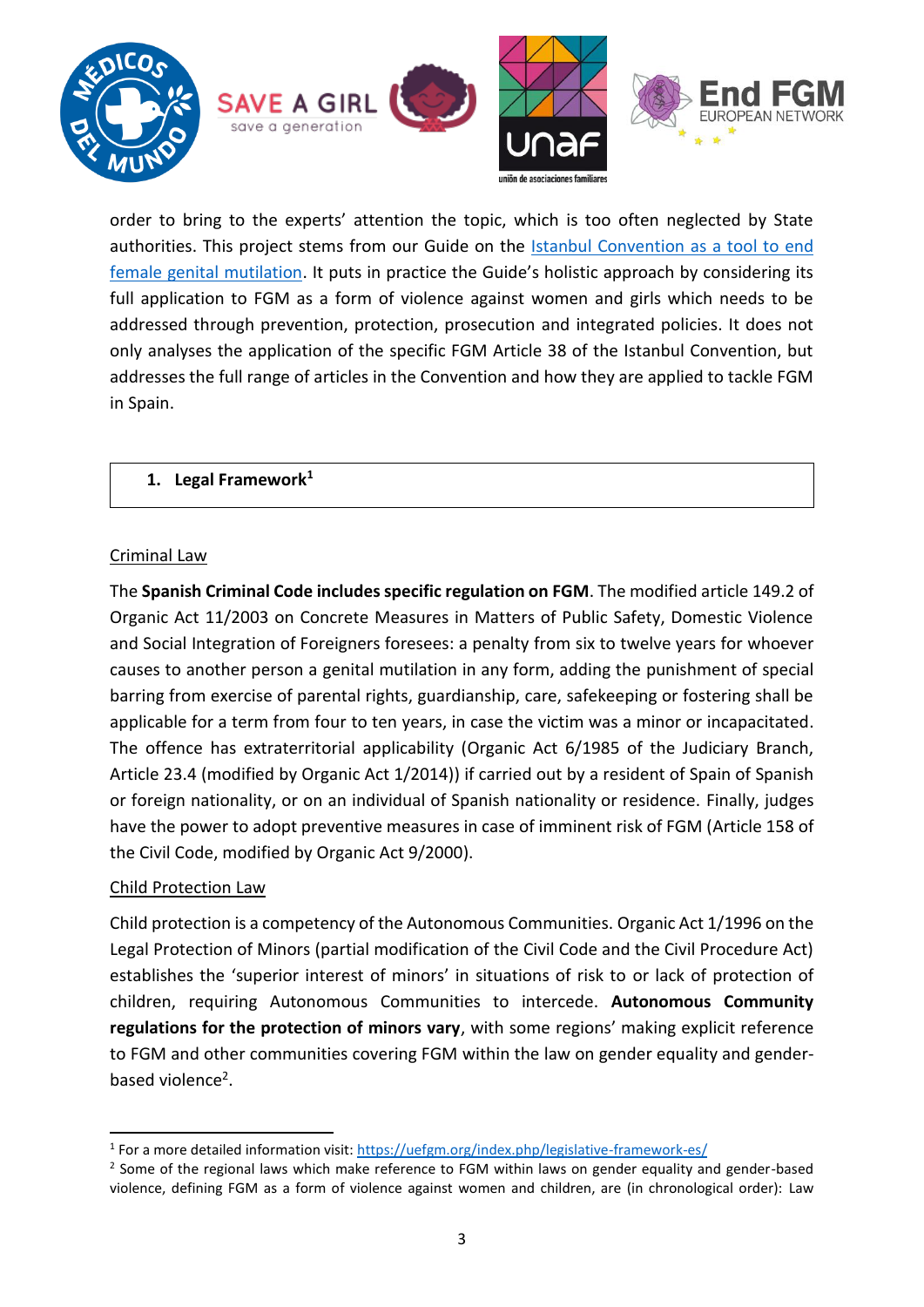

#### Asylum Law

**Organic Act 12/2009 regulating the Right of Asylum and Subsidiary Protection does not specifically refer to FGM**. However, it is **included in article 7**, regarding reasons for persecution, specifically gender related aspects (similar to article 10 Directive 2011/95/EU of the European Parliament and of the Council, on standards for the qualification of third-country nationals or stateless persons as beneficiaries of international protection, for a uniform status for refugees or for persons eligible for subsidiary protection, and for the content of the protection granted).

#### Professional Secrecy Law

**Professionals who are aware of an actual or at-risk case of FGM are subject to mandatory notification** to public police and judicial authorities (Article 450 of the Criminal Code, Article 262 and 355 of the Civil Procedure Act, Organic Act 1/1996. The notification must be exclusively to competent authorities and professionals; the maintenance of professional secrecy is otherwise mandatory. The conflict between legal obligations and ethical principles must be resolved according to general legislation and codes of conduct. The professional is required at all times to be respectful and supportive, protecting the life and health of girls and women (principle of beneficence), minimising negative consequences (do-no-harm principle) and to observe all ethical principles governing professional practice.

#### <span id="page-3-0"></span>**2. Policy Framework<sup>3</sup>**

#### National Action Plans

**.** 

Spain does not have a specific plan to combat FGM. However, a **National Strategy for the Eradication of Violence against Women (2013-16)**, which was published in 2015 and promotes a **Healthcare Common Protocol**, specifically refers to FGM (measure 185).

Moreover, in 2017, the **National Agreement against Gender-Based Violence** (2017-2022) was approved, together with a dedicated budget, to eliminate all forms of gender-based violence. It involves national and regional governments, as well as the national Observatory against Violence against Women. It is made of 10 pillars, and the 8<sup>th</sup> concerns "Highlight and give attention to other forms of violence against women", including FGM. It intends to address FGM through three measures: information campaigns, research and common protocol for healthcare response.

<sup>5/2005</sup> Madrid; Law 4/2007 Aragón; Law 5/2008 Catalonia; Law 7/2012 Comunidad Valenciana; Law 14/2015 Navarra; Law 1/2017 Canary Islands; Law 7/2018 Andalusia.

<sup>&</sup>lt;sup>3</sup> For a more detailed information visit:<https://uefgm.org/index.php/policy-framework-es/>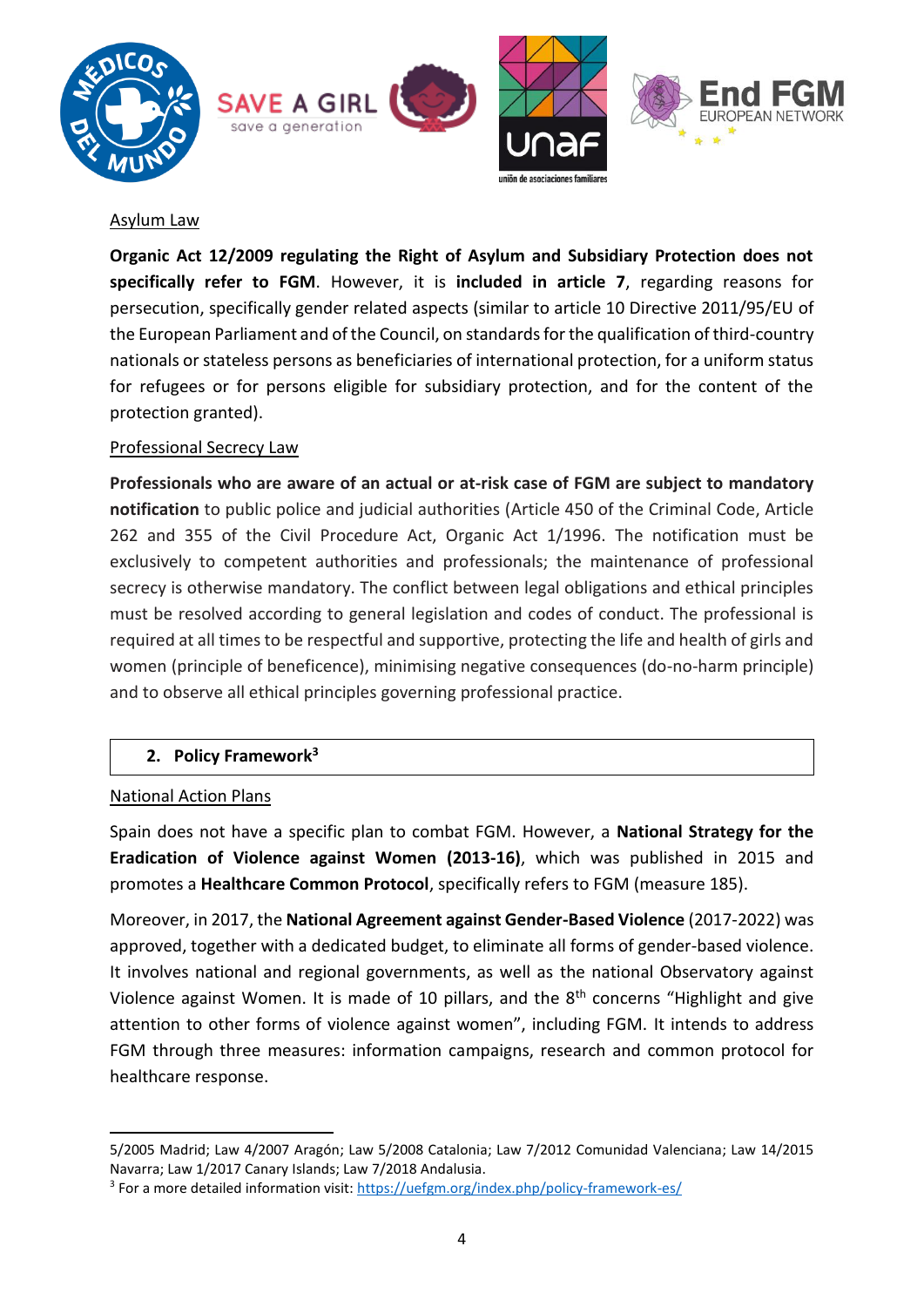

In a number of Autonomous Communities, departments of health, social services, gender, education and/or immigration are increasingly including FGM prevention and awareness in integral programmes and plans<sup>4</sup>.

Given the political structure of Spain, there is a critical **lack of homogeneity of policies and services throughout the country between Autonomous Communities** regarding prevention, protection and prosecution of cases of FGM. Factors leading to such diversity include: whether the Autonomous Community has included FGM in its specific legal framework on genderbased violence against women; whether it has developed a concrete action plan or a protocol; and whether this latter is focused on healthcare or is more comprehensive.

# Multidisciplinary guidelines and protocols

Spain has developed several protocols both at national and autonomous community levels:

## **National level**

**.** 

At national level the only existing protocol is the [Common Protocol for](http://www.msssi.gob.es/organizacion/sns/%20planCalidadSNS/introProtocoloComun2015.htm) Healthcare Response on FGM (2015), which guides healthcare professionals to detect, treat and prevent FGM. The fact that such protocol is only focused on healthcare does not guarantee a comprehensive approach to the issue. It would be important to have an **integrated protocol to handle FGM at national level**, taking the example from protocols developed by some Autonomous Communities (see next point).

# **Autonomous Community level**

Some Autonomous Communities have adopted multidisciplinary and multi-institutional professional and institutional protocols for the prevention, detection and treatment of FGM. Among these there are [Catalonia](http://www.violenciagenero.msssi.gob.es/otrasFormas/mutilacion/%20protocolos/protocolo/pdf/cataluna_2007.pdf) (2007), [Navarra](http://www.violenciagenero.msssi.gob.es/otrasFormas/mutilacion/%20protocolos/protocolo/pdf/navarra_2013.pdf) (2013), [Aragón](http://www.violenciagenero.msssi.gob.es/otrasFormas/mutilacion/%20protocolos/protocolo/pdf/ARAGon2016.pdf) (2016) and Castilla-La Mancha, which have an integrated approach. Valencia has a Healthcare Protocol (like the national one). The integrated protocols foresee among their tools for prevention and protection the signature of a family "Commitment" not to perform FGM on their daughters when travelling to their country of origin. Such official Commitment entails a paediatric revision of the girl before and after the journey.

Moreover, other Communities have opted for action guidelines, as is the case in [Andalucía](http://www.juntadeandalucia.es/salud/export/sites/csalud/%20galerias/documentos/c_1_c_6_planes_estrategias/protocolo_mgf_2015/mutilacion_%20genital_femenina_2015.pdf) (2015) and [País Vasco](http://www.avpap.org/documentos/varios/MGF.pdf) (2014), Madrid and Cantabria. Finally, several cities have their own Action Protocol against FGM, for example, [Bilbao](http://www.avpap.org/documentos/varios/MGF.pdf) (2014).

<sup>&</sup>lt;sup>4</sup> For instance: Guideline with recommended actions in the Basque health system (Basque Country, 2016); Guidelines for sensitization on FGM (Andalusia, 2016); Guideline for health intervention in cases of FGM (Madrid, 2017).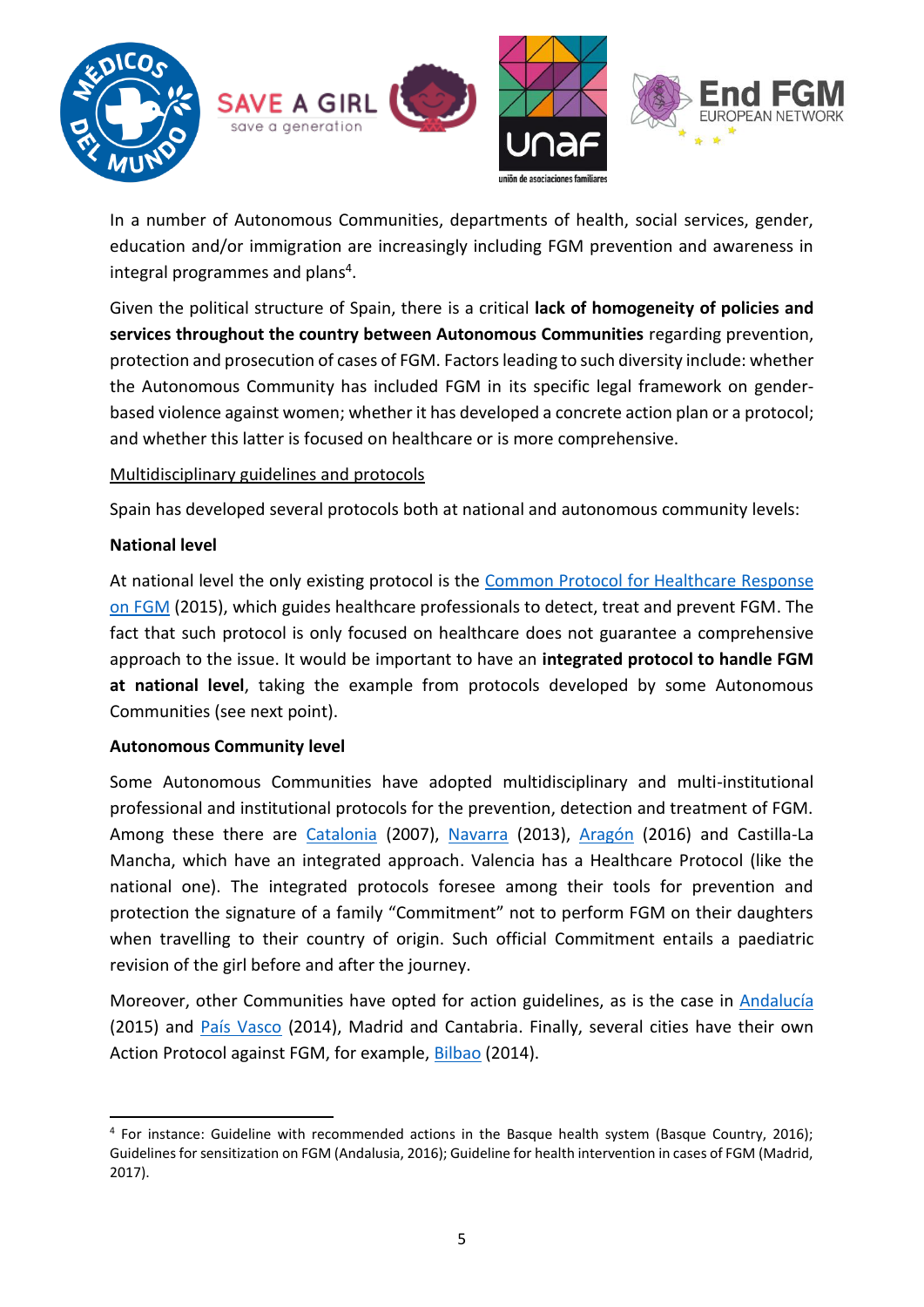

#### <span id="page-5-0"></span>**MAIN ISSUES AND RECOMMENDATIONS**

#### <span id="page-5-1"></span>**1. Prevention**

#### Article 12

The Spanish government has increasingly been more involved in visibilisation around the issue of FGM within the broader public. However, it would be crucial to **invest more in awareness raising among migrant communities** and involve all stakeholders within them, including men and boys, to ensure a meaningful deconstruction of deeply rooted gender stereotypes. We would also recommend, within this effort of awareness-raising, that the Spanish government **speedily and better inform newly arrived female asylum seekers** around their right to international protection within the country on the ground of FGM.

#### Article 14

Education around FGM is very variable throughout the Spanish territory and heavily depending on projects carried out by civil society. It would be important that **awareness and education on FGM be officially established as compulsory at all school levels** and included in modules talking about gender stereotypes, gender-based violence, respect and the right to personal integrity. Without a thorough work on awareness raising from a very young age, it will be difficult to eliminate the practice and prevent the risk for all girls.

#### Article 15

National and Autonomous Communities' protocols and guidelines have been instrumental to ensure coordination between different stakeholders, authorities and professionals in terms of prevention and protection of FGM cases. All protocols recognise that training of professionals is one of the priorities in which there should be more investments. However, insufficient resources and time are allocated to training professionals around FGM, as well as more broadly around gender, gender- and culturally-sensitive contact with patients, and violence against women and girls. FGM is not part of the curriculum within relevant professionals' university education, including medicine and nursing schools, nor is it foreseen in the continuous training that professionals need to undergo throughout their career. Moreover, a survey conducted by Medicos del Mundo in Navarra showed that more than 50% of professionals did not even know about the existence of the integrated FGM protocol, which undermines its benefits and correct implementation on the territory.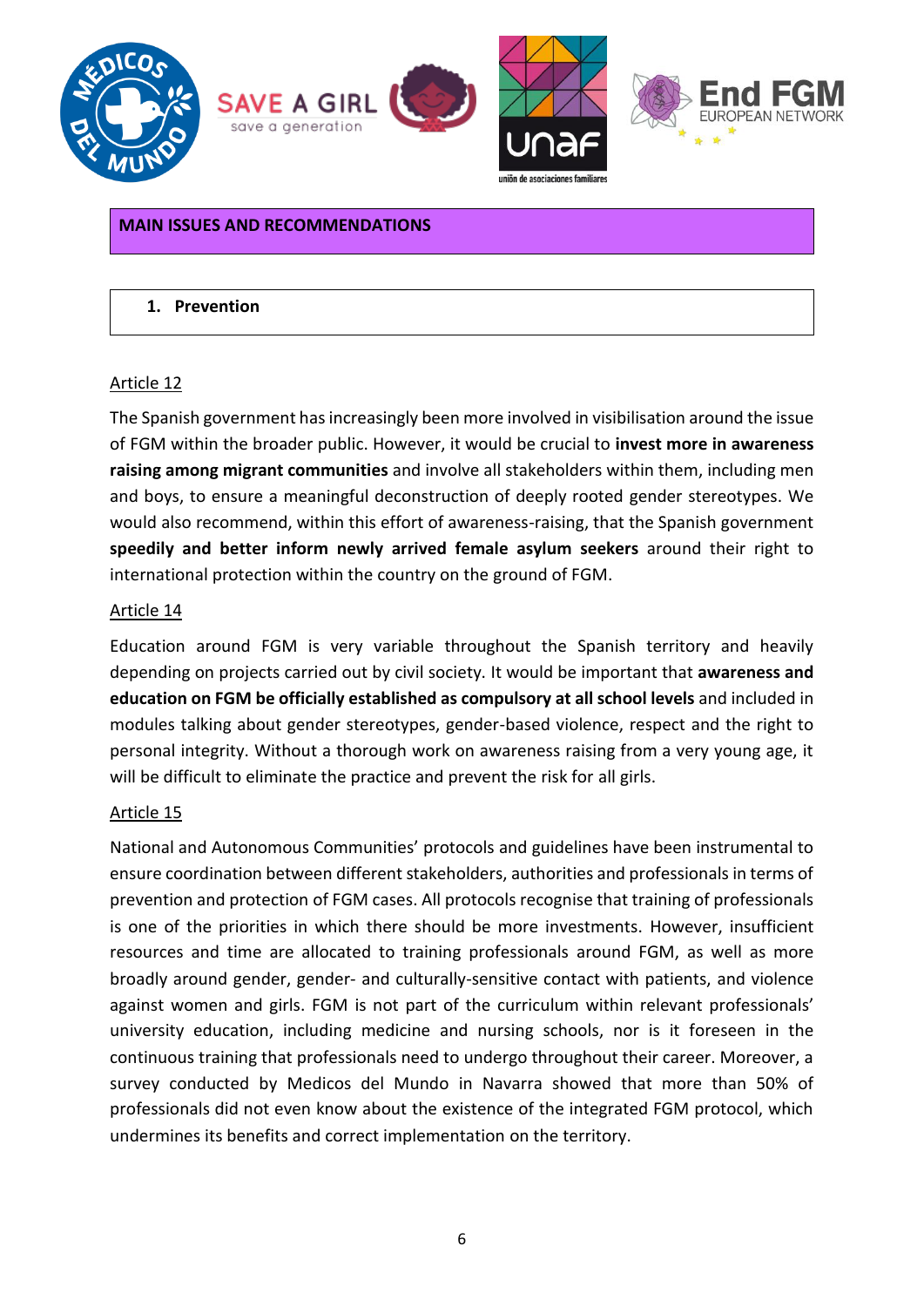

It is important that **more efforts at national and local level are put by authorities on systematically training professionals** and on raising awareness among them about the importance of FGM protocols and guidelines, as well as gender-sensitive service provision. It would be also recommendable to create **dedicated referral units or focal points** for consultations in different professional sectors to ensure that competent people are always available for the affected population in case needed.

## Article 17

Over the years, the Spanish media discourse around FGM has improved, but there is still a lack of awareness and sensitisation in the communications and media sector in order to avoid stigmatising the population at risk and re-victimise ad re-traumatise the survivors, especially when there are press articles dealing with specific court cases of FGM or targeting individual survivors and their stories. We recommend to the Spanish government to **ensure media professionals, including journalists, are adequately trained around sensitive language and imagery on how to talk about FGM** to ensure they put in practice a sensitive approach based on the principle of do-no-harm.

# <span id="page-6-0"></span>**2. Protection**

#### Articles 20 & 22

Treatment of psycho-sexual complications of FGM is not adequately granted throughout the nation, because in most of the Autonomous Communities there are no specialized units providing such service. The national healthcare protocol should ensure to **increase and homogenise the provision of psychosexual accompaniment for women and girls survivors of FGM** to ensure a comprehensive approach to their health, which is not only physical but also mental. Moreover, such protocol should foresee the optional provision of **genital reconstructive surgery** to women after having undergone such psychosexual accompaniment. All the aforementioned services should be included within the **public health system** and the connected expenses fully covered.

It would be also important to **ensure legal access to universal health coverage for everyone, regardless of their migration or residence status**. Indeed, currently newly arrived undocumented migrants, including women and girls who might have undergone FGM and are in an irregular administrative situation, cannot access healthcare, neither according to Law 16/2012 nor in line with Royal Decree 7/2018, which requires at least three months of legal residence in Spain.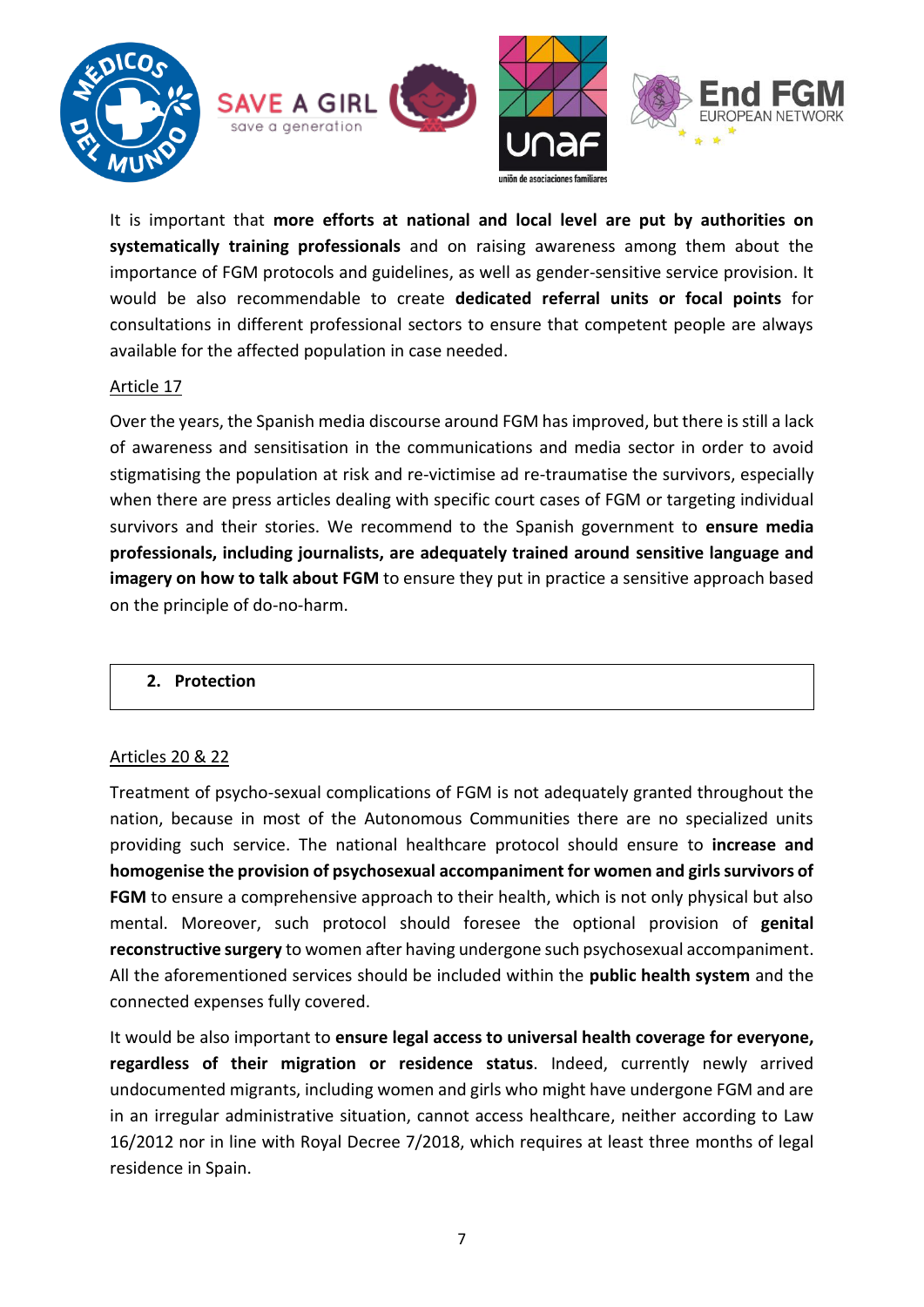

Moreover, women who have undergone FGM should be provided with information and awereness raising on FGM consequences, as well as with contacts of organisations working on the territory to end FGM and provide support to survivors to ensure their highest protection and the one of their daughters.

# Article 60 & 61

Despite FGM is considered in Spanish legislation as a ground for asylum as a form of genderbased persecution, Spain has only recognised (at least) 20 female refugees on this ground over the last number of years, particularly from Gambia, Mali, Guinea Conakry, Ivory Coast and Somalia.

Some of the cases in which girls or women have been recognized as refugees are girls born in Spain from mothers originating from countries where FGM is usually practiced. Others are cases of girls travelling to Spain who did not undergo FGM, but whose FGM-affected mothers have been denied asylum. In these cases, the mothers were finally granted refugee status by extension of their daughters.

This low number of girls and women recognised as refugees on the ground of FGM cannot be explained with the country of origin of asylum seekers arriving in Spain, since Nigeria, Mali, Guinea Conakry, Ivory Coast and Somalia are some of the African nationalities with the highest numbers of asylum requests in Spain<sup>5</sup> and have all a high FGM prevalence. On the one hand, the lack of asylum recognition on ground of FGM can be due to the lack of information provided to girls and women regarding the possibility of asking for international protection if they have suffered, or are afraid of suffering, FGM. On the other hand, another reason could be the invisibility of gender-based violence, including FGM, compared to other more predominant elements within the asylum request. Therefore, as further explained in this document, providing the necessary information to women and girls upon arrival and training of the different professionals involved in the asylum system are key elements to ensure these women and girls the adequate international protection.

One of the elements taken into consideration by Spain in order to grant asylum to women and girls affected by FGM is the availability of national protection systems throughout the territory of the country of origin which could ensure safety to the woman or girl. We recommend that this **analysis does not only refer to the existence of a national legislation prohibiting the practice**, but to its actual implementation and concrete effectiveness. It is also important to reflect on the difference between statutory law and customary law in countries where FGM is

**<sup>.</sup>** 5 For more information, see:

[http://www.interior.gob.es/documents/642317/1201562/Asilo\\_en\\_cifras\\_2016\\_126150899.pdf/58bf4ed4-](http://www.interior.gob.es/documents/642317/1201562/Asilo_en_cifras_2016_126150899.pdf/58bf4ed4-0723-4e84-afa8-265c52a4dbf7are) [0723-4e84-afa8-265c52a4dbf7are](http://www.interior.gob.es/documents/642317/1201562/Asilo_en_cifras_2016_126150899.pdf/58bf4ed4-0723-4e84-afa8-265c52a4dbf7are)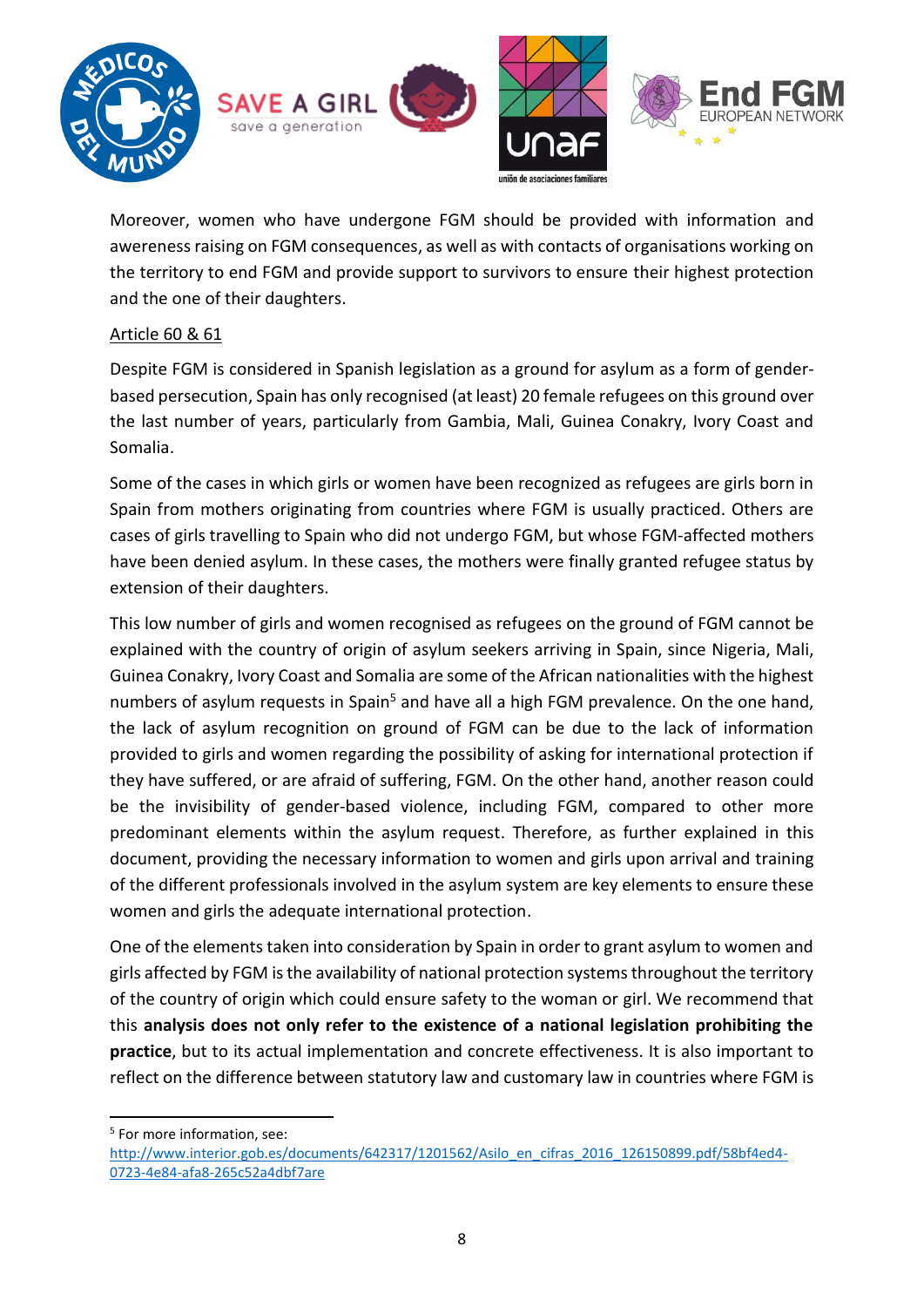

practiced, since the mere existence of a national law very often does not affect ethnic customs and cultural traditions that coexist in parallel with the national legal framework.

Moreover, another issue is that **asylum recognition in Spain concerns mostly women and girls who are at risk of being cut**, while those who have already undergone the practice are not considered to be anymore facing persecution and their asylum application is therefore mostly rejected. Unfortunately, this approach does not take into consideration the *continuum* of violence to which these women and girls are subjected regardless whether they have been or not cut (forced marriage, domestic violence, sexual violence, etc.), as well as the risk of multiple episodes of FGM throughout their lives. In this sense it is important to ensure a proper reflection within the Spanish asylum system around the return of these cut women and girls to their countries of origin, which can cause re-traumatisation and re-victimisation.

It appears clear that a big issue in this regard is related to lack of **training and sensitisation of professionals around gender-sensitive asylum procedures and around Country of Origin Information** that highlight the gender dimension of persecution, gender-based violence happening in the country, including FGM. Moreover, it would be advisable not to use general lists of Safe Countries of Origin, but to always carry out an individual case-by-case analysis, since applying gender lens to this analysis, for instance, a peaceful country is not necessarily equally safe for men and for women and girls. These latter might experience partner violence and other forms of violence in the private sphere.

It is also important to train other professionals, such as doctors, midwives, psychologists, since, in most cases, in order to obtain a positive resolution regarding international protection in cases related to FGM, it is necessary to provide a medical or psychological certificate proving the girl or woman has suffered the FGM, or not, and its consequences.

Finally, it would be important to ensure a **greater accessibility to the asylum procedure in Spanish embassies and consulates** in third countries, through granting different kinds of visa (including humanitarian or family reunification) in order to ease and speed up the process. This is particularly important for urgent cases of girls at risk of FGM who do not have guardians authorising them fleeing, or including for mothers who want to protect their daughters from an imminent risk of FGM. **Asylum procedures should also be more gender-sensitive** and ensure that female asylum seekers are able to interact with female asylum officers upon request, particularly in cases dealing with taboo issues such as gender-based violence and FGM.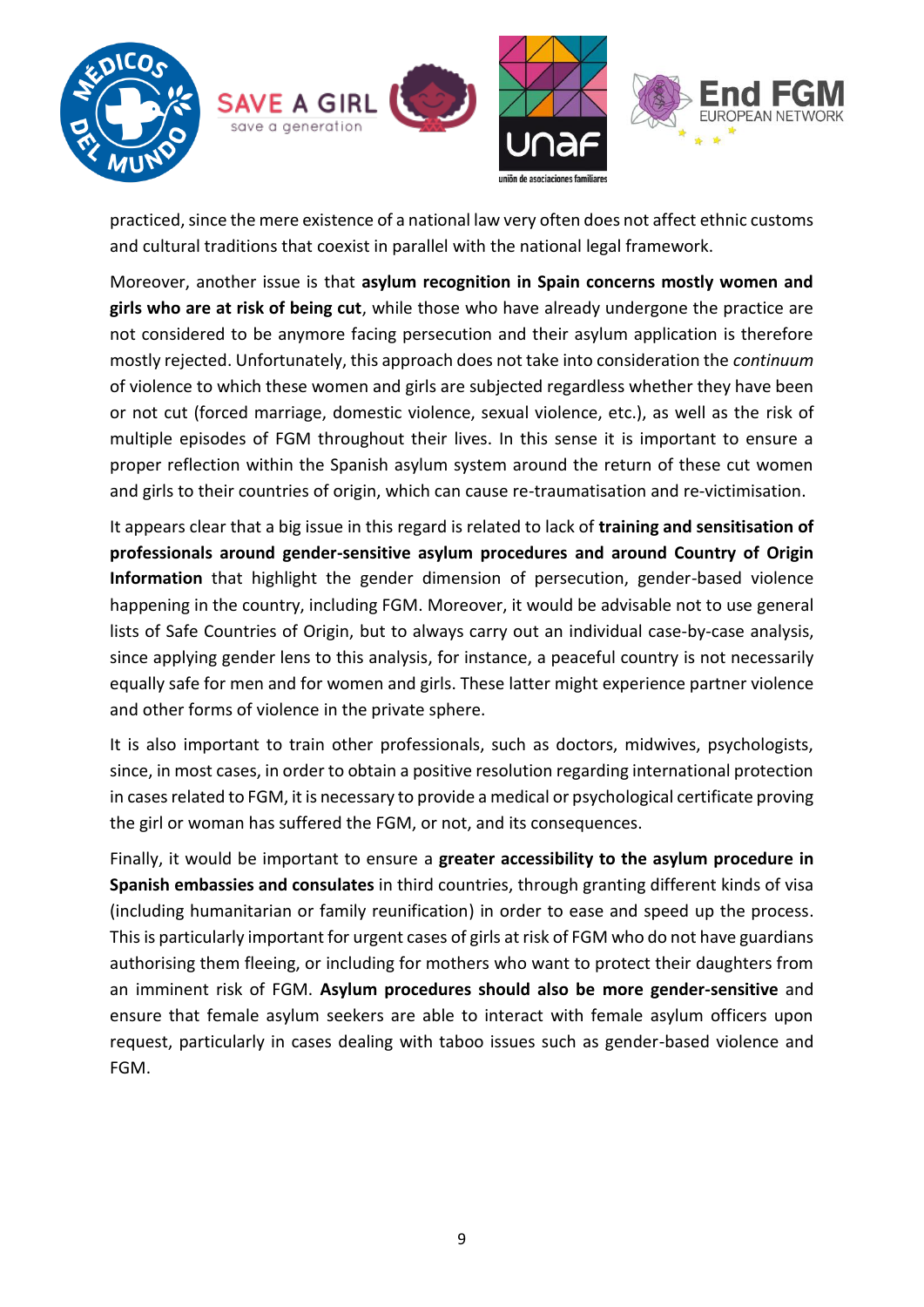

#### <span id="page-9-0"></span>**3. Prosecution**

#### Article 45

The provision criminalising FGM in the Spanish Penal Code entails a particularly severe penal mechanism which is apparently applied automatically after reporting. For this reason, the law is being debated among academics, professionals and within civil society actors. It would be important to always take into consideration the best interest of the child and the primary duty to protect children from harmful consequences of a severe application of the law.

After collecting this necessary data, an **institutional reflection on the legislation and its consequences on the principle of the best interest of the child** should be initiated, with the meaningful participation of civil society, academics and professionals contributing to the provision of support and services to affected communities.

# <span id="page-9-1"></span>**4. Integrated Policies**

# Article 7

In Spain there is not a coherent mechanism to ensure FGM is tackled through a comprehensive approach at all levels of government in the country. It would be important to have a **framework for comprehensive and coordinated policies and services at the municipal, autonomous and national levels** to ensure the establishment of a homogenous system to tackle FGM throughout the Spanish territory.

#### Articles 8 & 9

The Autonomous Communities' Protocols put a lot of focus on FGM prevention, but rely heavily -when not solely- on NGOs to carry out the job with the help of **cultural mediators from affected communities**, often without allocating dedicated funding. It is crucial that municipalities and Autonomous Communities **scale up their support for activities carried out by civil society**, through the implementation of collaboration agreements or the direct hiring of cultural mediators working with the municipalities in their different sectors (healthcare, social, juridical, etc.). **Appropriate financial and human resources** are key to ensure the effective implementation of policies and services throughout the national territory.

Moreover, the Spanish government should closely work in partnership with civil society organisations, involving them in all decision-making, policy designing and implementation,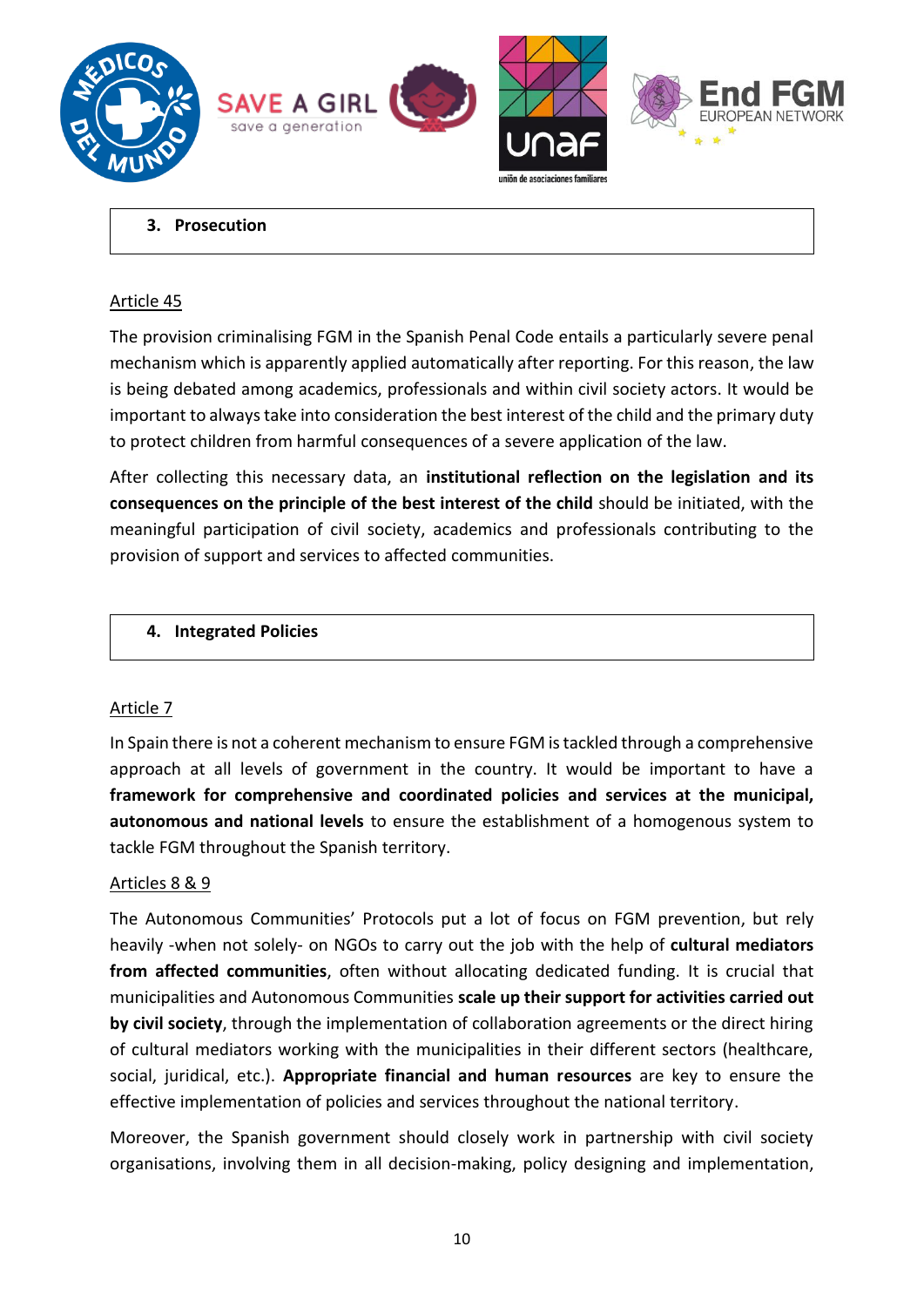

and adequately supporting them. The same attention should be paid to **facilitating mechanisms and spaces for community engagement in the definition of needs, strategies, actions and decision-making**, as well as supporting the strengthening of their associative life. In particular, it is important to ensure recognition and budget allocation for the fundamental figures of intercultural mediators and interpreters to ensure appropriate community engagement.

## Article 10

In Spain, despite the existence of several FGM protocols both at national and autonomous community levels, there has not been an appropriate in-depth evaluation on their implementation. Moreover, when such evaluations are carried out, it is mostly done by civil society organisations through their own budget<sup>6</sup>. It is key that the Spanish government and Autonomous Communities ensure to engage in a **thorough and transparent monitoring and evaluation mechanism**, involving all relevant and concerned stakeholders (including professionals, civil society and affected communities).

## Article 11

**.** 

Three nation-wide studies have been conducted attempting to have estimates of the amount of FGM- affected population living in the country by the Wassu-UAB Foundation, in 2009, 2012 and 2016 7 . Moreover, Médicos del Mundo and some Autonomous Communities have realised local data collection in specific communities. However, not enough data is collected at national and regional level concerning FGM. It is paramount that the government **invests more in data collection and research** around the issue, in order to improve knowledge around FGM and all forms of violence against women and girls in Spain.

Moreover, there is no national register centralizing the number of cases of women and girls affected by FGM who live on Spanish soil. It would be crucial to have such **national register,**  involving public administrations at different levels and a wide representation of CSOs, to ensure proper protection and service delivery to the concerned population and ensure the implementation of better targeted policies.

Finally, it would be important to **carry out a centralised assessment of all available resources at national, autonomous and municipal level**, within the framework of a comprehensive and integrated national mechanism around FGM, to map possible gaps and identify potential new necessary resources.

<sup>6</sup> In the case of Catalonia, the 2002 protocol was revised by the authorities and updated in 2009, but the only indepth evaluation of that protocol has been carried out by Aina Mangas, researcher of the Interdisciplinary Group for Prevention and Study of Harmful Traditional Practices (IGPS / HTP) of the Wassu-UAB Foundation. <sup>7</sup> See [https://mgf.uab.cat/esp/publicaciones\\_cient%C3%ADficas.html.](https://mgf.uab.cat/esp/publicaciones_cient%C3%ADficas.html)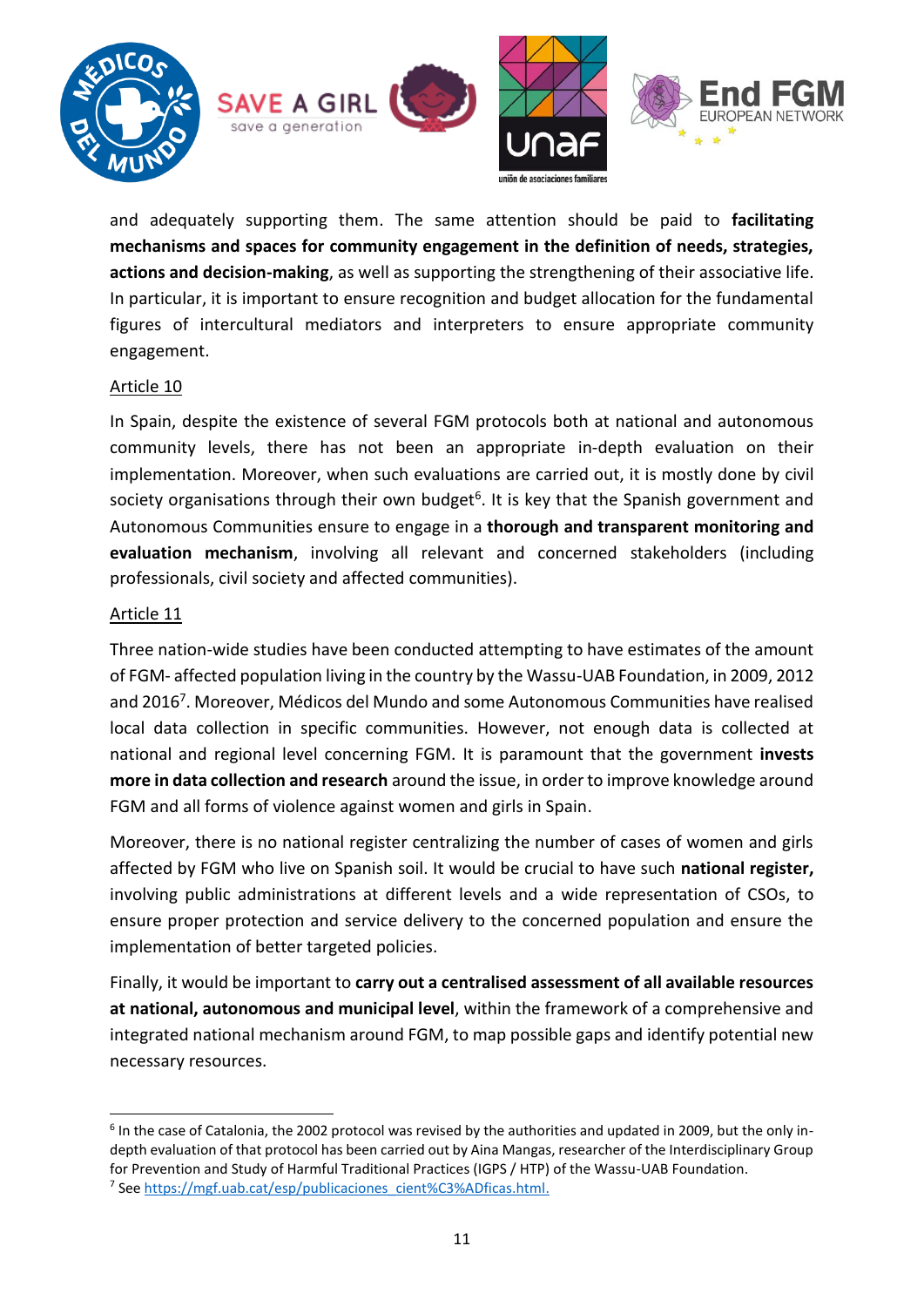

# <span id="page-11-0"></span>**CONCLUSIONS**

In conclusion, Médicos del Mundo, Save a Girl Save a Generation and UNAF, together with End FGM EU, would like to call upon the Spanish authorities to keep working towards putting an end to FGM, by taking the following measures:

- Develop an integrated national protocol on FGM and establish a framework for comprehensive and coordinated policies and services at the municipal, autonomous and national levels, with adequate humane and financial resources;
- Invest more in awareness raising among the migrant communities;
- Inform female asylum seekers upon arrival about the possibility to request for asylum on grounds of gender-based persecution, including FGM;
- Provide awareness and education around FGM at all school levels, within the framework of modules on gender stereotypes, gender-based violence, respect and the right to personal integrity;
- Adequately train professionals in all sectors around FGM and establish a system of dedicated referral units or focal points throughout the Spanish territory to provide support to survivors and prevention measures for girls at risk;
- Ensure media professionals, including journalists, are adequately trained around sensitive language and imagery on how to talk about FGM;
- Increase and homogenise the provision of psycho-sexual accompaniment for women and girls survivors of FGM, including offering the option of genital reconstructive surgery, within the public health system;
- Ensure legal access to universal health coverage for everyone, regardless of their migration or residence status;
- Ensure that all professionals working in the field of asylum are trained around the specificities of FGM and how to analyse COI in a gender-sensitive way;
- Ensure that asylum procedures are more gender- and child-sensitive, specifically in terms of: recognition of the specificity of FGM as a social norm and the consequent pressure put on families to perform it; gathering, updating, analysing and using quality COI in a gender-, culture- and child-sensitive way; greater accessibility in Spanish embassies and consulates in third countries;
- Initiate an institutional reflection on the FGM legislation and its consequences on the principle of the best interest of the child;
- Scale up the support for activities carried out by civil society, including through substantial financial allocations to sustain the crucial work of cultural mediators;